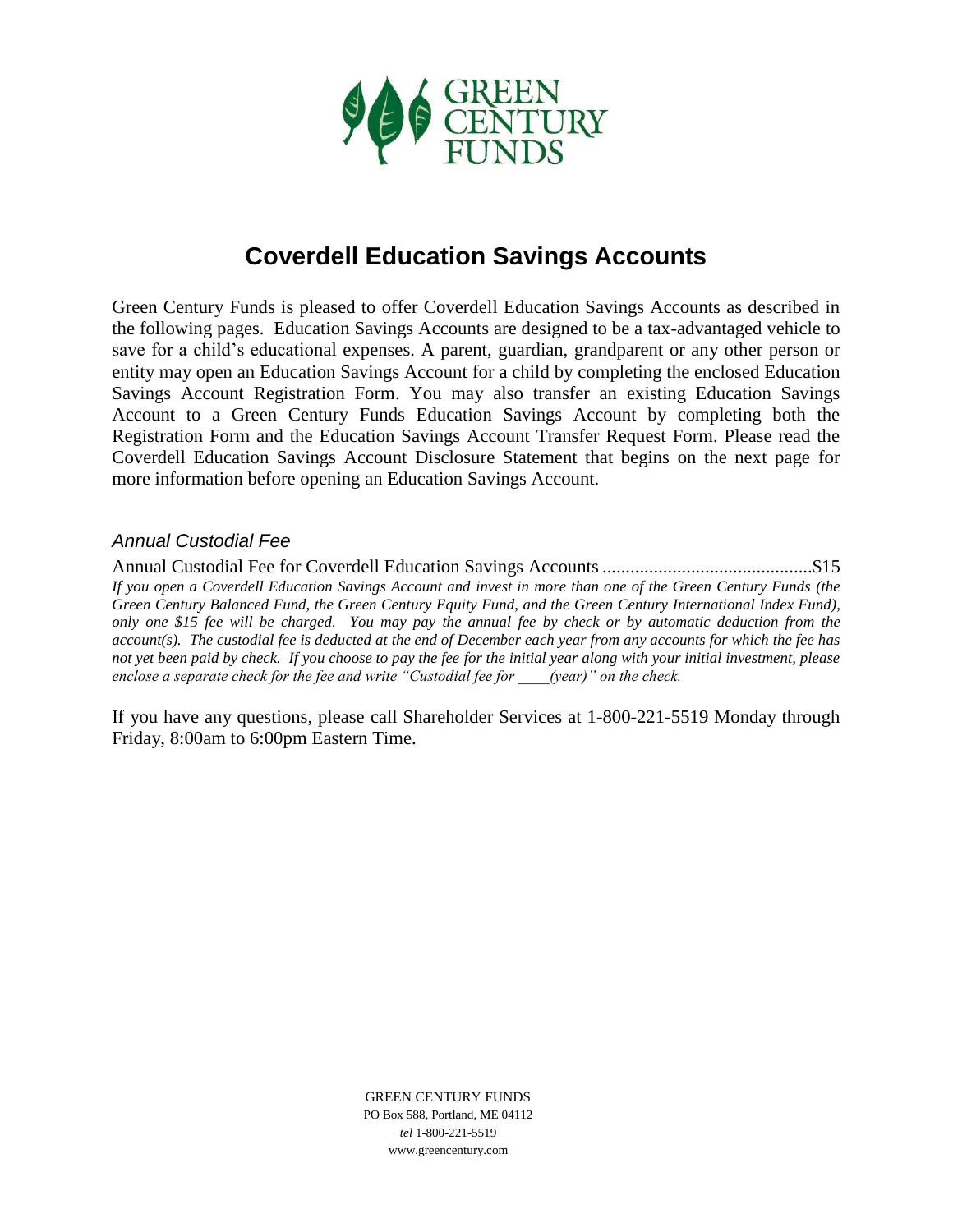# **COVERDELL ESA CUSTODIAL ACCOUNT AGREEMENT**

Form 5305-EA under section 530 of the Internal Revenue Code. FORM (Rev. October 2016)

The depositor whose name appears on the application is establishing a Coverdell Education Savings Account under section 530 for the benefit of the designated beneficiary whose name appears on the application exclusively to pay for the qualified elementary, secondary, and higher education expenses, within the meaning of section 530(b)(2), of such designated beneficiary.

The depositor has assigned the custodial account the sum indicated on the application.

The depositor and the custodian make the following agreement:

#### **ARTICLE I**

The custodian may accept additional cash contributions provided the designated beneficiary has not attained the age of 18 as of the date such contributions are made. Contributions by an individual contributor may be made for the tax year of the designated beneficiary by the due date of the beneficiary's tax return for that year (excluding extensions). Total contributions that are not rollover contributions described in section 530(d)(5) are limited to \$2,000 for the tax year. In the case of an individual contributor, the \$2,000 limitation for any year is phased out between modified adjusted gross income (AGI) of \$95,000 and \$110,000. For married individuals filing jointly, the phase-out occurs between modified AGI of \$190,000 and \$220,000. Modified AGI is defined in section 530(c)(2).

# **ARTICLE II**

No part of the custodial account funds may be invested in life insurance contracts, nor may the assets of the custodial account be commingled with other property except in a common trust fund or a common investment fund (within the meaning of section 530(b)(1)(D)).

#### **ARTICLE III**

- 1. Any balance to the credit of the designated beneficiary on the date on which he or she attains age 30 shall be distributed to him or her within 30 days of such date.
- 2. Any balance to the credit of the designated beneficiary shall be distributed within 30 days of his or her death **unless** the designated death beneficiary is a family member of the designated beneficiary and is under the age of 30 on the date of death. In such case, that family member shall become the designated beneficiary as of the date of death.

# **ARTICLE IV**

The depositor shall have the power to direct the custodian regarding the investment of the amount listed on the application assigned to the custodial account (including earnings thereon) in the investment choices offered by the custodian. The responsible individual, however, shall have the power to redirect the custodian regarding the investment of such amounts, as well as the power to direct the custodian regarding the investment of all additional contributions (including earnings thereon) to the custodial account. In the event that the responsible individual does not direct the custodian regarding the investment of additional contributions (including earnings thereon), the initial investment direction of the depositor also will govern all additional contributions made to the custodial account until such time as the responsible individual otherwise directs the custodian. Unless otherwise provided in this agreement, the responsible individual also shall have the power to direct the custodian regarding the administration, management, and distribution of the account.

# **ARTICLE V**

The "responsible individual" named by the depositor shall be a parent or guardian of the designated beneficiary. The custodial account shall have only one responsible individual at any time. If the responsible individual becomes incapacitated or dies while the designated beneficiary is a minor under state law, the successor responsible individual shall be the person named to succeed in that capacity by the preceding responsible individual in a witnessed writing or, if no successor is so named, the successor responsible individual shall be the designated beneficiary's other parent or successor guardian. Unless otherwise directed by checking the option on the application, at the time that the designated beneficiary attains the age of majority under state law, the designated beneficiary becomes the responsible individual. If a family member under the age of majority under state law becomes the designated beneficiary by reason of being a named death beneficiary, the responsible individual shall be such designated beneficiary's parent or guardian.

# **ARTICLE VI**

*(See the application and section 10.06 of this agreement for information regarding the responsible individual's ability to change the designated beneficiary named by the depositor.)*

# **ARTICLE VII**

- 1. The depositor agrees to provide the custodian with all information necessary to prepare any reports required by section 530(h).
- 2. The custodian agrees to submit to the Internal Revenue Service (IRS) and responsible individual the reports prescribed by the IRS.

#### **ARTICLE VIII**

Notwithstanding any other articles which may be added or incorporated, the provisions of Articles I through III will be controlling. Any additional articles inconsistent with section 530 and the related regulations will be invalid.

# **ARTICLE IX**

This agreement will be amended as necessary to comply with the provisions of the Code and the related regulations. Other amendments may be made with the consent of the depositor and custodian whose signatures appear on the application.

#### **ARTICLE X**

- 10.01 **Notices and Change of Address –** Any required notice regarding this Coverdell ESA will be considered effective when the custodian sends it to the intended recipient at the last address that the custodian has in its records. Any notice to be given to the custodian will be considered effective when the custodian actually receives it. The responsible individual must notify the custodian of any change of address.
- 10.02 **Representations and Responsibilities –** The depositor and the responsible individual represent and warrant to the custodian that any information the depositor and responsible individual have given or will give the custodian with respect to this agreement is complete and accurate. Further, the depositor and the responsible individual agree that any directions they give the custodian, or action they take will be proper under this agreement, and that the custodian is entitled to rely upon any such information or directions. If the custodian fails to receive directions regarding any transaction, receives ambiguous directions regarding any transaction, or if the custodian, in good faith, believes that any transaction requested is in dispute, the custodian reserves the right to take no action until further clarification acceptable to the custodian is received from the responsible individual or the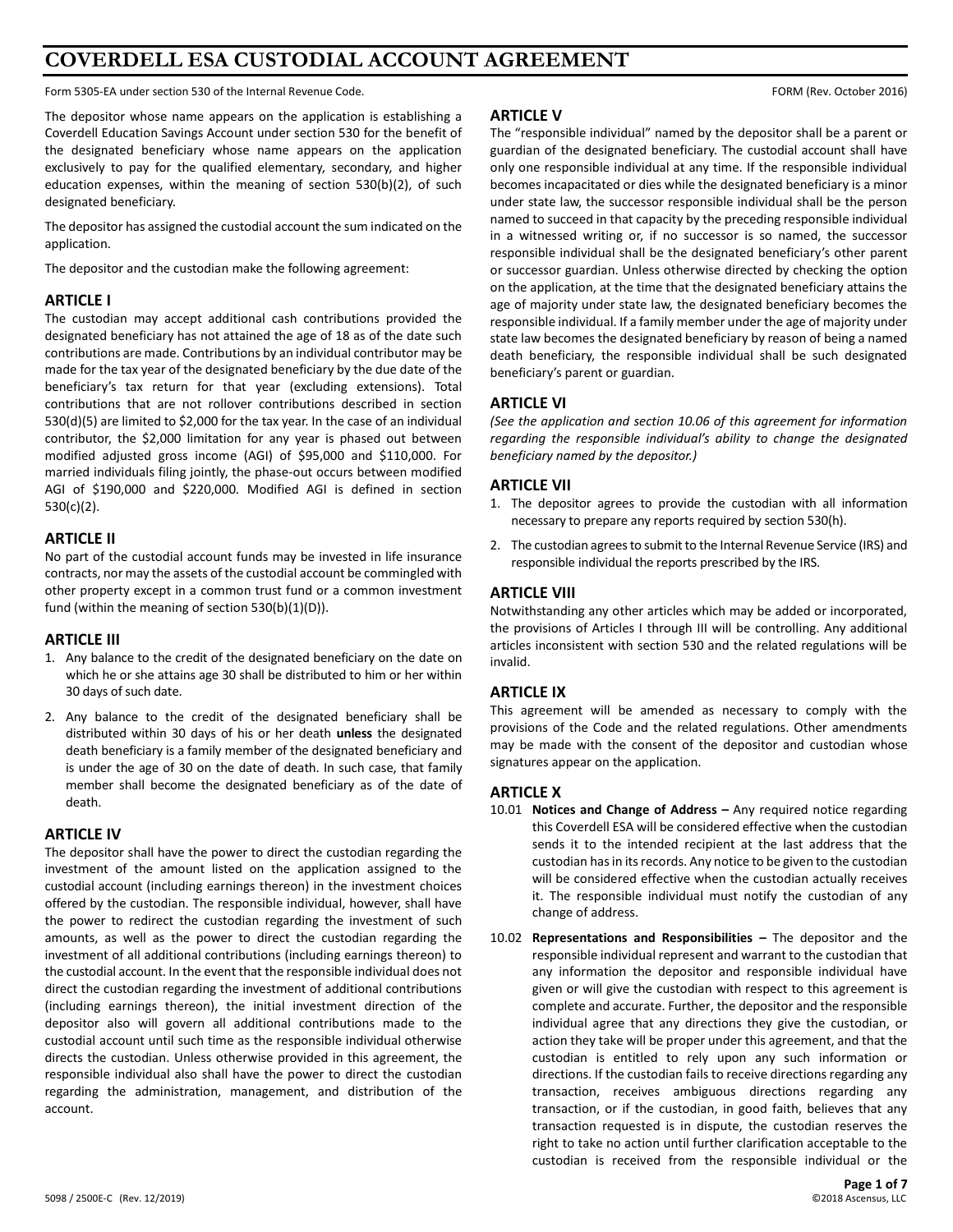appropriate government or judicial authority. The custodian will not be liable for acting upon any instructions given by the responsible individual named on the application prior to the time the custodian receives appropriate written notice that the designated beneficiary has met the requirements for assuming control of the Coverdell ESA, or that a new responsible individual has been appointed. The custodian will not be responsible for losses of any kind that may result from the depositor's and responsible individual's directions to it or the depositor's and responsible individual's actions, or failures to act. The depositor and responsible individual agree to reimburse the custodian for any loss the custodian may incur as a result of such directions, actions or failures to act. The custodian will not be responsible for any penalties, taxes, judgments, or expenses incurred in connection with this Coverdell ESA. The custodian has no duty to determine whether the contributions or distributions comply with the Code, regulations, rulings, or this agreement.

The responsible individual will have 60 days after receiving any documents, statements, or other information from the custodian to notify the custodian in writing of any errors or inaccuracies reflected in these documents, statements, or other information. If the custodian is not notified within 60 days, the documents, statements, or other information will be deemed correct and accurate, and the custodian will have no further liability or obligation for such documents, statements, other information, or the transactions described therein.

By performing services under this agreement the custodian is acting as the responsible individual's agent. The depositor, responsible individual, and designated beneficiary acknowledge and agree that nothing in this agreement will be construed as conferring fiduciary status upon the custodian. The custodian will not be required to perform any additional services unless specifically agreed to under the terms and conditions of this agreement, or as required under the Code and the regulations promulgated thereunder with respect to Coverdell ESAs. The designated beneficiary, depositor, and responsible individual agree to indemnify and hold the custodian harmless for any and all claims, actions, proceedings, damages, judgments, liabilities, costs, and expenses, including attorney's fees arising from or in connection with this agreement.

Notwithstanding anything in this agreement to the contrary, the custodian may establish a policy permitting someone other than the designated beneficiary's parent or legal guardian to serve as responsible individual, provided the individual is not prohibited by law from serving in that capacity and fulfilling his or her obligations under this agreement.

To the extent written instructions or notices are required under this agreement, the custodian may accept or provide such information in any other form permitted by the Code or applicable regulations including, but not limited to, electronic communication.

- 10.03 **Disclosure of Account Information –** The custodian may use agents and/or subcontractors to assist in administering this Coverdell ESA. The custodian may release nonpublic personal information regarding this Coverdell ESA to such providers as necessary to provide the products and services made available under this agreement, and to evaluate its business operations and analyze potential product, service, or process improvements.
- 10.04 **Service Fees –** The custodian has the right to charge an annual service fee or other designated fees (e.g., a transfer, rollover, or termination fee) for maintaining this Coverdell ESA. In addition, the custodian has the right to be reimbursed for all reasonable expenses, including legal expenses, incurred in connection with

the administration of this Coverdell ESA. The custodian may charge the depositor or responsible individual separately for any fees or expenses, or may deduct the amount of the fees or expenses from the assets in this Coverdell ESA at the custodian's discretion. The custodian reserves the right to charge any additional fee after giving the responsible individual 30 days' notice. Fees such as subtransfer agent fees or commissions may be paid to the custodian by third parties for assistance in performing certain transactions with respect to this Coverdell ESA.

Any brokerage commissions attributable to the assets in the Coverdell ESA will be charged to the Coverdell ESA. The responsible individual, depositor or designated beneficiary cannot reimburse the Coverdell ESA for those commissions.

10.05 **Investment of Amounts in the Coverdell ESA –** The responsible individual has exclusive responsibility for and control over the investment of the assets of this Coverdell ESA. All transactions will be subject to any and all restrictions or limitations, direct or indirect, that are imposed by the custodian's charter, articles of incorporation, or bylaws; any and all applicable federal and state laws and regulations; the rules, regulations, customs, and usages of any exchange, market, or clearinghouse where the transaction is executed; the custodian's policies and practices; and this agreement. The custodian will have no discretion to direct any investment in this Coverdell ESA. The custodian assumes no responsibility for rendering investment advice with respect to this Coverdell ESA, nor will the custodian offer any opinion or judgment to the responsible individual or depositor on matters concerning the value or suitability of any investment or proposed investment for this Coverdell ESA. In the absence of instructions from the responsible individual or depositor, or if the instructions are not in a form acceptable to the custodian, the custodian will have the right to hold any uninvested amounts in cash, and the custodian will have no responsibility to invest uninvested cash unless and until directed by the responsible individual. The custodian will not exercise the voting rights and other shareholder rights with respect to investments in this Coverdell ESA unless timely, written directions are provided and are acceptable to the custodian.

The responsible individual will select the investment for the Coverdell ESA assets from those investments that the custodian is authorized by its charter, articles of incorporation, or bylaws to offer and does in fact offer for Coverdell ESAs (e.g., term share accounts, passbook accounts, certificates of deposit, money market accounts).

10.06 **Beneficiaries –** Unless indicated otherwise on the application, the responsible individual may not change the designated beneficiary. If the depositor has indicated on the application that the responsible individual may change the beneficiary designated under this agreement and the responsible individual chooses to do so, the responsible individual must designate a member of the family (as defined in IRC Section 529(e)(2)) of the existing designated beneficiary. This designation can only be made on a form prescribed by the custodian.

The depositor or responsible individual may designate one or more persons or entities as death beneficiaries of this Coverdell ESA. This designation can only be made on a form provided by or acceptable to the custodian, and it will only be effective when it is filed with the custodian during the lifetime of the designated beneficiary. Each beneficiary designation filed with the custodian will cancel all previous designations. The consent of a death beneficiary will not be required in order to revoke a death beneficiary designation. If both primary and contingent death beneficiaries have been named, and no primary death beneficiary survives the designated beneficiary, the contingent death beneficiaries will acquire the designated share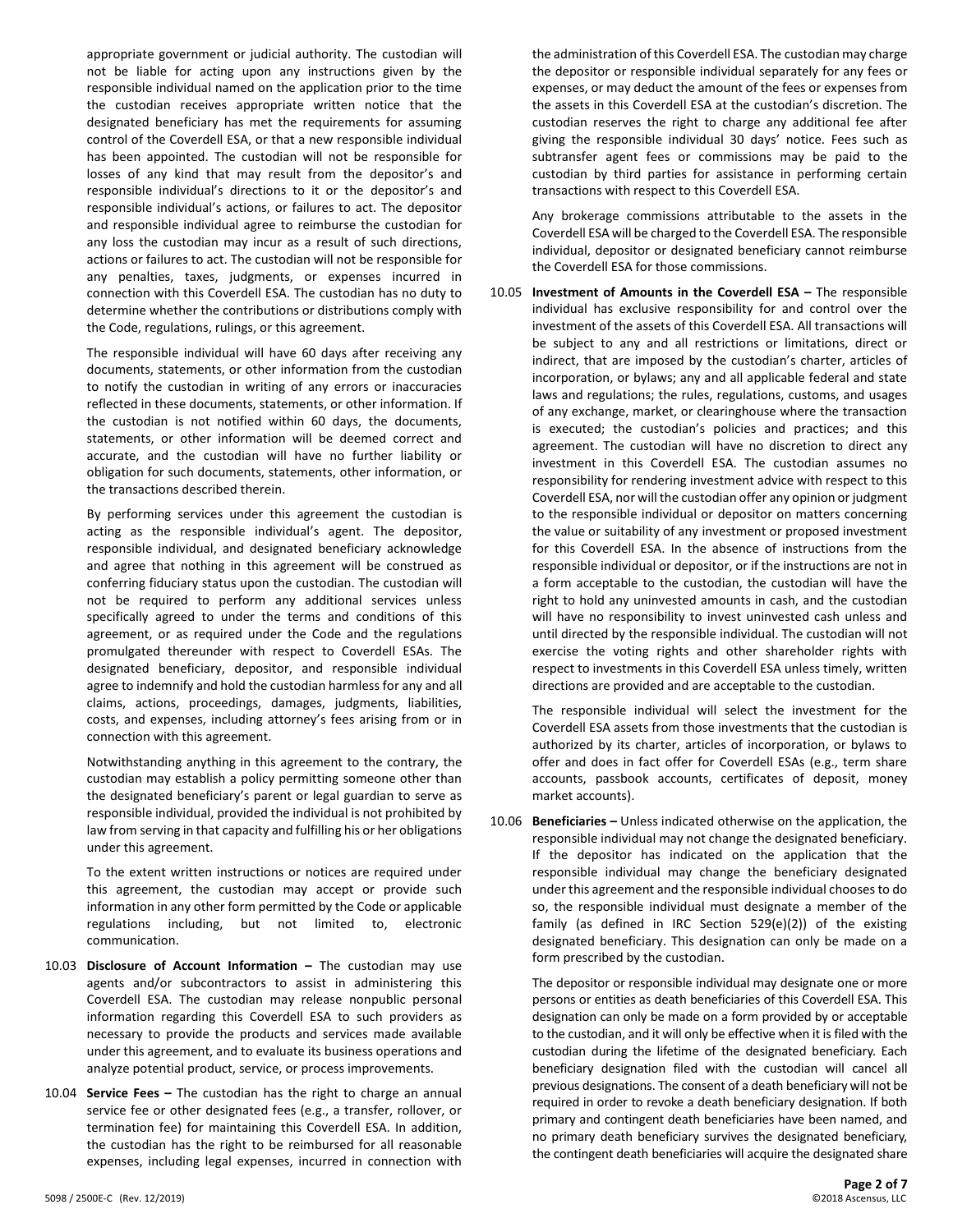of this Coverdell ESA. If a death beneficiary is not designated with respect to this Coverdell ESA, or if all of the primary and contingent death beneficiaries predecease the designated beneficiary, the designated beneficiary's estate will be the death beneficiary.

If the designated beneficiary dies before receiving all of the amounts in this Coverdell ESA, the custodian will have no obligation to pay to the death beneficiaries until such time the custodian is notified of the designated beneficiary's death by receiving a valid death certificate. Any balance remaining in the Coverdell ESA upon the death of the designated beneficiary will be distributed within 30 days of the designated beneficiary's death, unless a qualified family member under age 30 is named as a death beneficiary. If the death beneficiary is a qualified family member under age 30, that individual will become the designated beneficiary as of the original designated beneficiary's date of death. Qualified family members are defined in IRC Section 529(e)(2).

The custodian may, for any reason (e.g., due to limitations of its charter or bylaws), require a qualified family member who becomes the designated beneficiary to take a total distribution of the Coverdell ESA by December 31 of the year following the year of the original designated beneficiary's death.

10.07 **Termination of Agreement, Resignation, or Removal of Custodian –** Either the custodian or the responsible individual may terminate this agreement at any time by giving written notice to the other. The custodian can resign as custodian at any time effective 30 days after sending written notice of its resignation to the responsible individual. Upon receipt of that notice, the responsible individual must make arrangements to transfer the Coverdell ESA to another financial organization. If the responsible individual does not complete a transfer of the Coverdell ESA within 30 days from the date the custodian sends the notice to the responsible individual, the custodian has the right to transfer the Coverdell ESA assets to a successor Coverdell ESA trustee or custodian that the custodian chooses in its sole discretion, or the custodian may pay the Coverdell ESA balance to the designated beneficiary in a single sum. The custodian will not be liable for any actions or failures to act on the part of any successor trustee or custodian, nor for any tax consequences the designated beneficiary may incur that result from the transfer or distribution of the Coverdell ESA assets pursuant to this section.

> If this agreement is terminated, the custodian may charge the Coverdell ESA a reasonable amount of money that it believes is necessary to cover any associated costs, including but not limited to one or more of the following.

- Any fees, expenses, or taxes chargeable against the Coverdell ESA
- Any penalties or surrender charges associated with the early withdrawal of any savings instrument or other investment in the Coverdell ESA

If the custodian is a nonbank custodian required to comply with Regulations section 1.408-2(e) and fails to do so or the custodian is not keeping the records, making the returns or sending the statements as are required by forms or regulations, the IRS may require the custodian to substitute another trustee or custodian.

The custodian may establish a policy requiring distribution of the entire balance of this Coverdell ESA to the designated beneficiary in cash or property if the balance of this Coverdell ESA drops below the minimum balance required under the applicable investment or policy established.

10.08 **Successor Custodian –** If the custodian's organization changes its name, reorganizes, merges with another organization (or comes under the control of any federal or state agency), or if the entire organization (or any portion that includes this Coverdell ESA) is

bought by another organization, that organization (or agency) will automatically become the trustee or custodian of this Coverdell ESA, but only if it is the type of organization authorized to serve as a Coverdell ESA trustee or custodian.

- 10.09 **Amendments –** The custodian has the right to amend this agreement at any time. Any amendment the custodian makes to comply with the Internal Revenue Code and related regulations does not require the consent of either the responsible individual or the depositor. The responsible individual will be deemed to have consented to any other amendment unless, within 30 days from the date the custodian sends the amendment, the responsible individual notifies the custodian in writing that the responsible individual does not consent.
- 10.10 **Withdrawals or Transfers –** All requests for withdrawal or transfer will be in writing on a form provided by or acceptable to the custodian. The method of distribution must be specified in writing or in any other method acceptable to the custodian. The tax identification number of the designated beneficiary or death beneficiary must be provided to the custodian before the custodian is obligated to make a distribution. Withdrawals will be subject to all applicable tax and other laws and regulations, including but not limited to possible early distribution penalty taxes, surrender charges, and withholding requirements.
- 10.11 **Transfers From Other Plans –** The custodian can receive amounts transferred to the Coverdell ESA from the trustee or custodian of another Coverdell ESA.
- 10.12 **Liquidation of Assets –** The custodian has the right to liquidate assets in the Coverdell ESA if necessary to make distributions or to pay fees, expenses, taxes, penalties, or surrender charges properly chargeable against the Coverdell ESA. If the responsible individual fails to direct the custodian as to which assets to liquidate, the custodian will decide, in its complete and sole discretion, and the responsible individual agrees not to hold the custodian liable for any adverse consequences that result from the custodian's decision.
- 10.13 **Restrictions on the Fund –** Neither the responsible individual, the designated beneficiary (nor anyone acting on behalf of the designated beneficiary), the depositor nor any contributor may sell, transfer or pledge any interest in the Coverdell ESA in any manner whatsoever, except as provided by law or this agreement.

The assets in the Coverdell ESA will not be responsible for the debts, contracts, or torts of the responsible individual, the designated beneficiary, the depositor, or any person entitled to distributions under this agreement.

10.14 **What Law Applies –** This agreement is subject to all applicable federal and state laws and regulations. If it is necessary to apply any state law to interpret and administer this agreement, the law of the custodian's domicile will govern.

If any part of this agreement is held to be illegal or invalid, the remaining parts will not be affected. Neither the responsible individual's nor the custodian's failure to enforce at any time or for any period of time any of the provisions of this agreement will be construed as a waiver of such provisions, or the parties' right thereafter to enforce each and every such provision.

# **GENERAL INSTRUCTIONS**

*Section references are to the Internal Revenue Code unless otherwise noted.*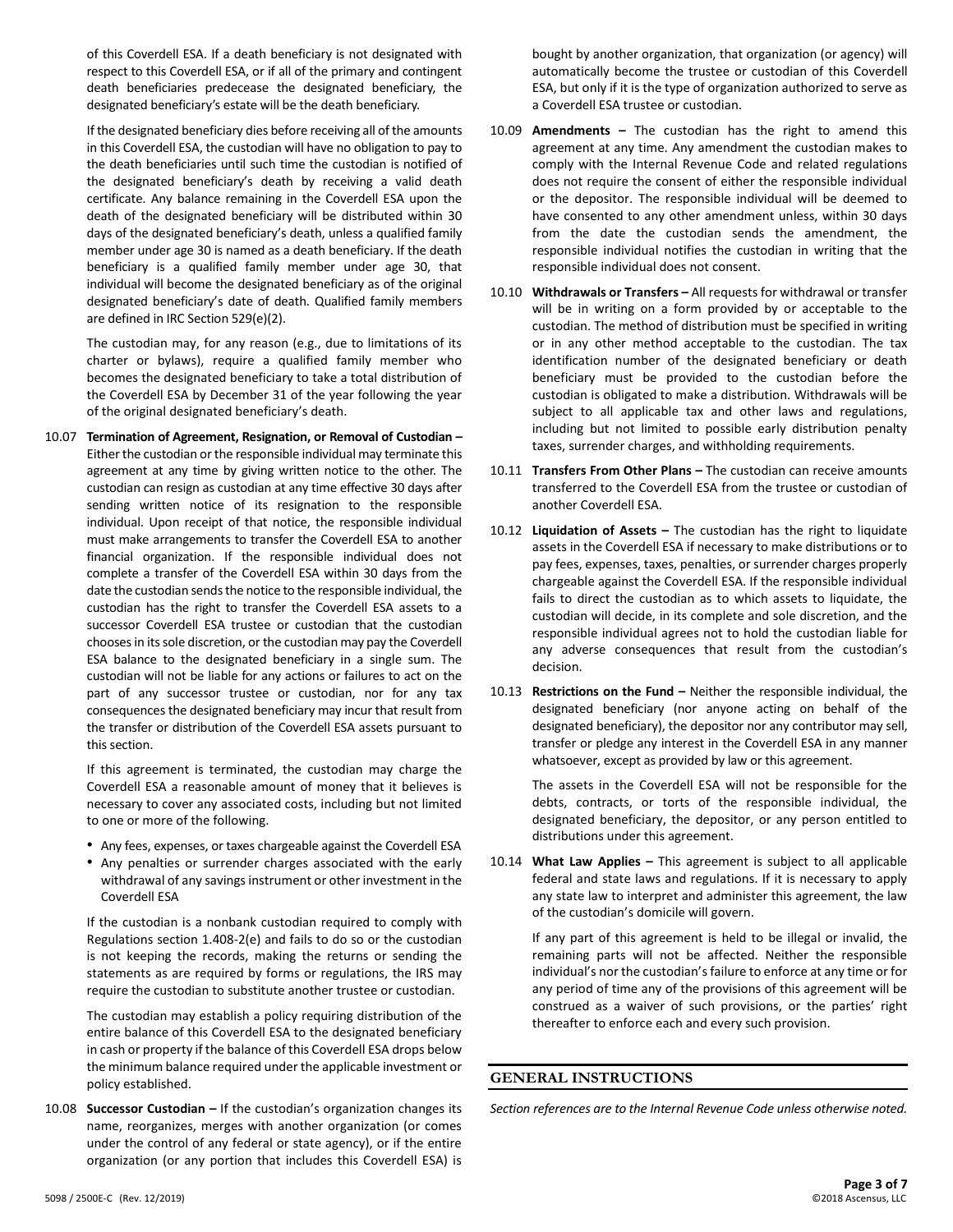# **WHAT'S NEW**

**Military death gratuity –** Families of soldiers who receive military death benefits may contribute, subject to certain limitations, up to 100 percent of such benefits into an educational savings account. Publication 970, *Tax Benefits for Education*, explains the rules for rolling over the military death gratuity and lists eligible family members.

#### **PURPOSE OF FORM**

Form 5305-EA is a model custodial account agreement that meets the requirements of section 530(b)(1) and has been pre-approved by the IRS. A Coverdell education savings account (ESA) is established after the form is fully executed by both the depositor and the custodian. This account must be created in the United States for the exclusive purpose of paying the qualified elementary, secondary, and higher education expenses of the designated beneficiary.

If the model account is a trust account, see **Form 5305-E**, Coverdell Education Savings Trust Account.

**Do not** file Form 5305-EA with the IRS. Instead, the depositor must keep the completed form in its records.

#### **DEFINITIONS**

**Custodian –** The custodian must be a bank or savings and loan association, as defined in section 408(n), or any person who has the approval of the IRS to act as custodian. Any person who may serve as a custodian of a Traditional IRA may serve as the custodian of a Coverdell ESA.

**Depositor –** The depositor is the person who establishes the custodial account.

**Designated Beneficiary –** The designated beneficiary is the individual on whose behalf the custodial account has been established.

**Family Member –** Family members of the designated beneficiary include his or her spouse, child, grandchild, sibling, parent, niece or nephew, sonin-law, daughter-in-law, father-in-law, mother-in-law, brother-in-law, or sister-in-law, and the spouse of any such individual. A first cousin, but not his or her spouse, is also a "family member."

**Responsible Individual –** The responsible individual, generally, is a parent or guardian of the designated beneficiary. However, under certain circumstances, the responsible individual may be the designated beneficiary.

# **IDENTIFICATION NUMBERS**

The depositor and designated beneficiary's social security numbers will serve as their identification numbers. If the depositor is a nonresident alien and does not have an identification number, write "Foreign" on the return for which is filed to report the depositor's information. The designated beneficiary's social security number is the identification number of his or her Coverdell ESA. If the designated beneficiary is a nonresident alien, the designated beneficiary's individual taxpayer identification number is the identification number of his or her Coverdell ESA. An employer identification number (EIN) is required only for a Coverdell ESA for which a return is filed to report unrelated business income. An EIN is required for a common fund created for Coverdell ESAs.

#### **SPECIFIC INSTRUCTIONS**

**Note:** *The age limitation restricting contributions, distributions, rollover contributions, and change of beneficiary are waived for a designated beneficiary with special needs.*

**Article X –** Article X and any that follow may incorporate additional provisions that are agreed to by the depositor and custodian to complete the agreement. They may include, for example, provisions relating to: definitions, investment powers, voting rights, exculpatory provisions, amendment and termination, removal of the custodian, custodian's fees, state law requirements, treatment of excess contributions, and prohibited transactions with the depositor, designated beneficiary, or responsible individual, etc. Attach additional pages as necessary.

**Optional Provisions in Article V and Article VI –** Form 5305-EA may be reproduced in a manner that provides only those optional provisions offered by the custodian.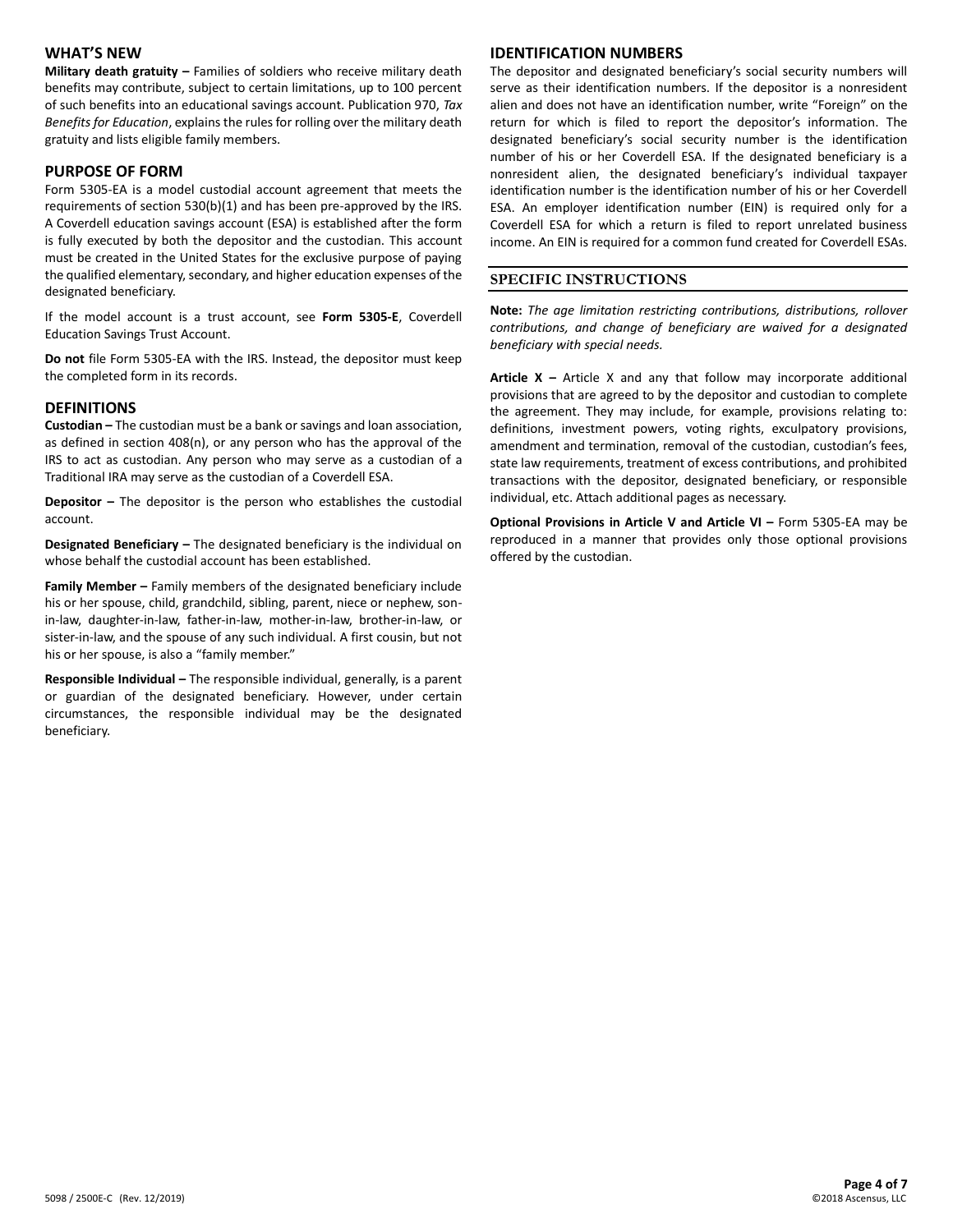# **REQUIREMENTS OF A COVERDELL ESA**

- A. **Cash Contributions –** A Coverdell ESA contribution must be in cash.
- B. Maximum Contribution The total amount that may be contributed to any and all Coverdell ESAs on behalf of a designated beneficiary is \$2,000 per year, excluding rollover and transfer contributions.

Contributions may not be made to a Coverdell ESA after the designated beneficiary's 18th birthday, except in the case of a special needs beneficiary.

The Coverdell ESA contribution that may be made by a depositor is further limited if the depositor's modified adjusted gross income (MAGI) exceeds \$190,000 and he or she is a married individual filing jointly (\$95,000 for single taxpayers). Married individuals filing jointly with MAGI exceeding \$220,000 may not fund a Coverdell ESA. Single individuals with MAGI exceeding \$110,000 may not fund a Coverdell ESA. The MAGI limits apply only to depositors that are individuals.

If the depositor is married filing jointly with MAGI between \$190,000 and \$220,000, the maximum Coverdell ESA contribution is determined as follows: (1) subtract the depositor's MAGI from \$220,000, (2) divide the difference by \$30,000, and (3) multiply the result in step (2) by \$2,000. For example, if the depositor's MAGI is \$205,000, the maximum Coverdell ESA contribution that may be made by such depositor is \$1,000. This amount is determined as follows: [(\$220,000 minus \$205,000) divided by \$30,000] multiplied by \$2,000.

If the depositor is a single tax filer with MAGI between \$95,000 and \$110,000, the maximum Coverdell ESA contribution is determined as follows: (1) subtract the depositor's MAGI from \$110,000, (2) divide the difference by \$15,000, and (3) multiply the result in step (2) by \$2,000. For example, if the depositor's MAGI is \$98,000, the maximum Coverdell ESA contribution that may be made by such depositor is \$1,600. This amount is determined as follows: [(\$110,000 minus \$98,000) divided by \$15,000] multiplied by \$2,000.

The Coverdell ESA contribution that may be made by a depositor is not limited by contributions made by the depositor to Traditional or Roth IRAs. In addition, there is no earned income requirement to be eligible to contribute to a Coverdell ESA. There is no requirement that the depositor be related to the designated beneficiary in order to make contributions. In addition, the designated beneficiary may contribute to his or her own Coverdell ESA.

- C. **Eligible Custodians –** The custodian of the Coverdell ESA must be a bank, savings and loan association, credit union, or person or entity approved by the Secretary of the Treasury.
- D. **Commingling Assets –** The assets of the Coverdell ESA cannot be commingled with other property except in a common trust fund or common investment fund.
- E. **Life Insurance –** No portion of the Coverdell ESA may be invested in life insurance contracts.
- F. **Collectibles –** The assets of the Coverdell ESA may not be invested in collectibles (within the meaning of Internal Revenue Code (IRC) Sec. 408(m)). A collectible is defined as any work of art, rug or antique, metal or gem, stamp or coin, alcoholic beverage, or other tangible personal property specified by the Internal Revenue Service (IRS). However, specially minted United States gold and silver coins, and certain state-issued coins are permissible investments. Platinum coins and certain gold, silver, platinum or palladium bullion (as described in IRC Sec. 408(m)(3)) are also permitted as Coverdell ESA investments.

G. **Required Distributions –** Except in the case of a special needs beneficiary, the assets of the Coverdell ESA are required to be distributed to the designated beneficiary within 30 days of the designated beneficiary's attainment of age 30. The designated beneficiary will be subject to both income tax and an additional 10 percent penalty tax on the portion of the distribution that represents earnings, if the designated beneficiary does not have any qualified education expenses in that year.

Any balance remaining in the Coverdell ESA upon the death of the designated beneficiary will be distributed within 30 days of the designated beneficiary's death, unless a death beneficiary is named and the death beneficiary is a qualified family member under age 30. If the death beneficiary is a qualified family member under age 30, that individual will become the designated beneficiary as of the date of death. Qualified family members include the designated beneficiary's child, grandchild, or stepchild, brother, sister, stepbrother, or stepsister, nephew or niece, parents, stepparents, or grandparents, uncle or aunt, spouses of all the family members listed above, cousin, and the designated beneficiary's spouse.

If a qualified family member becomes the designated beneficiary, the custodian, if it so chooses for any reason (e.g., due to limitations of its charter or bylaws), may require a total distribution of the Coverdell ESA by December 31 of the year following the year of the original designated beneficiary's death.

- H. **Responsible Individual –** The responsible individual is generally the parent or guardian of the designated beneficiary. However, the financial organization may establish a policy that permits someone other than the designated beneficiary's parent or legal guardian to serve as the responsible individual. Unless otherwise indicated on the application, the responsible individual may not change the designated beneficiary. If the depositor has indicated on the application that the responsible individual may change the designated beneficiary, the responsible individual may change the designated beneficiary to another member of the designated beneficiary's family. The responsible individual will perform the following duties.
	- 1. Receive a copy of the plan agreement and disclosure statement,
	- 2. Direct the custodian regarding the investment of contributions, including the ability to redirect the investment of the initial contribution,
	- 3. Direct the custodian regarding the administration, management and distribution of the account, unless the plan agreement indicates otherwise,
	- 4. Name a successor responsible individual if the need arises,
	- 5. Notify the custodian of any address change for the individuals identified on the plan agreement,
	- 6. Remove excess contributions made to the Coverdell ESA.

#### **INCOME TAX CONSEQUENCES OF ESTABLISHING A COVERDELL ESA**

- A. **Contributions Not Deducted –** No deduction is allowed for Coverdell ESA contributions, including transfer and rollover contributions.
- B. **Contribution Deadline –** The deadline for making a Coverdell ESA contribution is the depositor's tax return due date (not including extensions).The depositor may designate a contribution as a contribution for the preceding taxable year in a manner acceptable to the custodian. For example, if the depositor is a calendar-year filer and makes a Coverdell ESA contribution on or before the tax filing deadline, the contribution is considered to have been made for the previous tax year if the depositor designates it as such.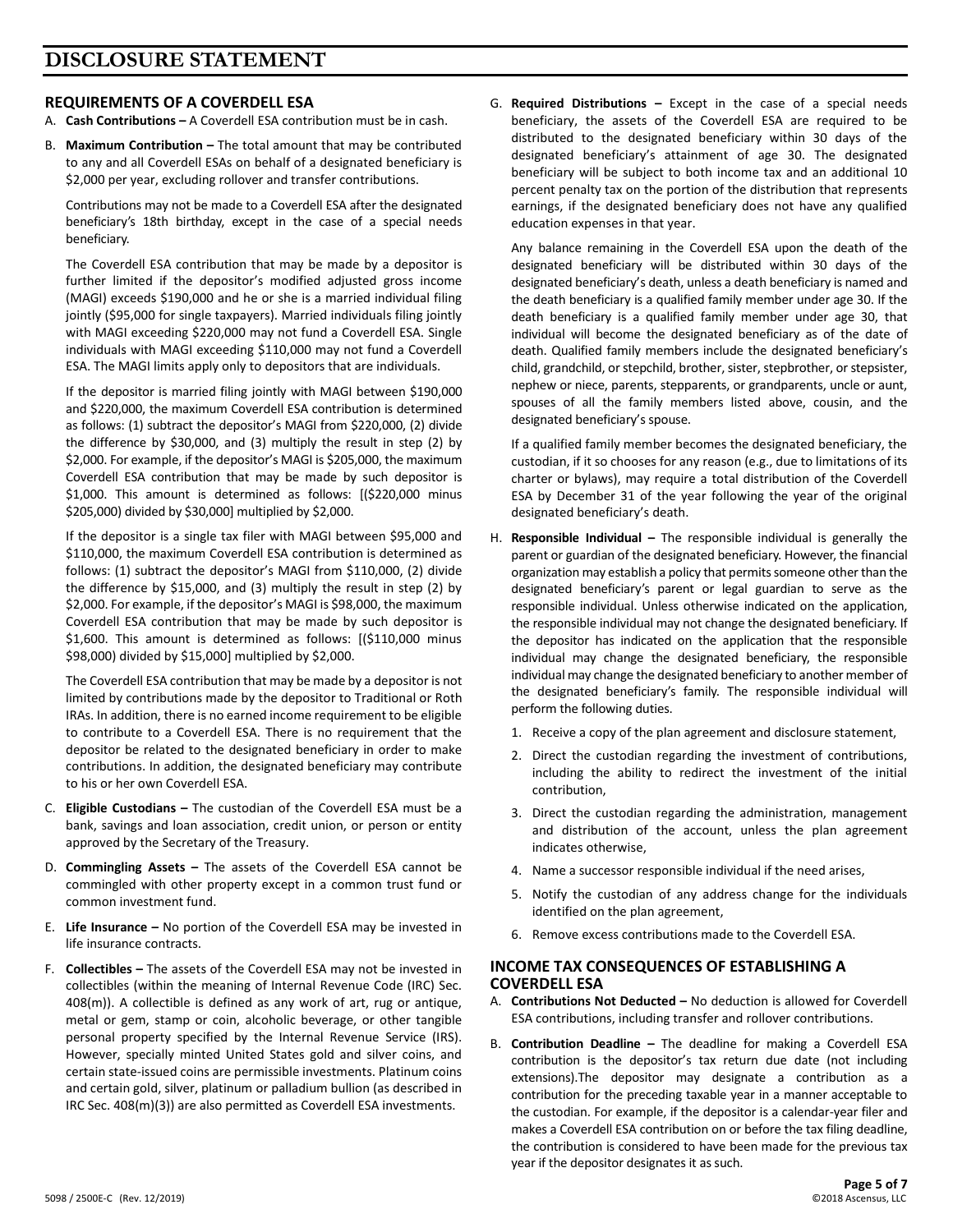- C. **Excess Contributions –** An excess contribution is any amount that is contributed to the Coverdell ESA that exceeds the eligible contribution limit. If the excess is not corrected timely, an additional penalty tax of six percent will be imposed on the excess amount. The procedure for correcting the excess is determined by the timeliness of the correction as identified below.
	- 1. **Removal Before the Deadline.** The responsible individual should remove the excess contribution along with the earnings attributable to the excess, before June 1 of the year following the year for which the excess was made. An excess withdrawn by this deadline is not taxable upon distribution, but the designated beneficiary must include the earnings attributable to the excess in his or her taxable income for the year in which the excess contribution was made. The six percent excess contribution penalty tax will be avoided.
	- 2. **Failure to Remove Before the Deadline.** Excess Coverdell ESA contributions that are not removed before June 1 of the year following the year for which the excess was made, are treated as contributions for the next calendar year. If, however, additional contributions are made for that year and the total amount results in an excess, the excess amount will be subject to a six percent penalty tax if not removed timely.

If additional contributions have been made for the next year, the amount of the excess equals the excess contribution for the current year, plus the excess contributions remaining from the preceding year, reduced by any distributions made during the current year.

The designated beneficiary must file IRS form 5329 to report and remit any additional penalty taxes to the IRS.

- D. **Tax-Deferred Earnings –** The investment earnings of the Coverdell ESA are not subject to federal income tax as they accumulate in the Coverdell ESA. In addition, distributions of the Coverdell ESA earnings will be free from federal income tax if the distributions are taken to pay for qualified education expenses, as discussed below.
- E. **Taxation of Distributions –** The taxation of distributions from the Coverdell ESA depends on whether or not the distributions are used for qualified education expenses.
	- 1. **Qualified Education Expenses.** The designated beneficiary may take tax-free distributions from a Coverdell ESA to pay for elementary, secondary or post-secondary education expenses at an eligible educational institution. Such expenses include tuition, fees, books, supplies, special needs services, room and board, uniforms, transportation, academic tutoring and supplementary items or services (including extended day programs). Also qualifying are expenses for the purchase of computer technology or equipment, Internet access and related services, if such technology, equipment or services are to be used by the designated beneficiary or designated beneficiary's family during any of the years the designated beneficiary is in school. Qualified expenses may also include amounts contributed to a qualified tuition program.
	- 2. **Nonqualifying Distributions.** If a designated beneficiary withdraws amounts from a Coverdell ESA that exceed the qualified education expenses for the same year, or the distributions are not used for qualified education expenses, a portion of the distributions will be taxable. The amount in excess of the qualified education expenses is taxable pro rata, based on the earnings and the basis in the account.

In most cases of a nonqualified distribution, the taxable portion of a Coverdell ESA distribution is also subject to an additional 10

percent penalty tax. There are several exceptions to the 10 percent penalty tax including distributions made payable

- a. to a designated death beneficiary of the Coverdell ESA or to the estate of the designated beneficiary following the death of the designated beneficiary;
- b. to the designated beneficiary if the designated beneficiary is disabled;
- c. to the designated beneficiary if the designated beneficiary received a qualified scholarship, an educational assistance allowance or an excludable payment exception, but only to the extent the distribution is not more than the amount of the scholarship, allowance or excludable payment, and
- d. to the designated beneficiary as a removal of excess along with the net income attributable.
- 3. **American Opportunity or Lifetime Learning Credits.** A designated beneficiary may claim the American Opportunity Credit (formerly the Hope Credit) or Lifetime Learning Credit on his or her federal income tax return in the same taxable year that a tax-free distribution from a Coverdell ESA is claimed, as long as the distribution(s) does not cover the same expenses claimed for the American Opportunity or Lifetime Learning Credit.
- F. **Income Tax Withholding –** Any withdrawal from the Coverdell ESA is not subject to federal income tax withholding.
- G. **Rollovers –** Coverdell ESA amounts may be rolled over to another Coverdell ESA of the same designated beneficiary or that of a qualified family member, provided that all of the applicable rollover rules are followed. Rollover is a term used to describe a tax-free movement of cash to a Coverdell ESA from another Coverdell ESA. The rollover rules are generally summarized below. These transactions are often complex. For questions regarding a rollover, please see a competent tax advisor.
	- 1. **Coverdell ESA-to-Coverdell ESA Rollovers.** Assets distributed from a Coverdell ESA may be rolled over to another Coverdell ESA of the same designated beneficiary or that of a qualifying family member if the requirements of IRC Sec. 530(d)(5) are met. A proper Coverdell ESA-to-Coverdell ESA rollover is completed if all or part of the distribution is rolled over not later than 60 days after the distribution is received.

**Effective for distributions occurring on or after January 1, 2015,** the responsible individual is permitted to roll over only one distribution from a Coverdell ESA in a 12-month period, regardless of the number of Coverdell ESAs owned by the designated beneficiary. A distribution may be rolled over to the same Coverdell ESA or to another Coverdell ESA that is eligible to receive the rollover. For more information on rollover limitations, you may wish to obtain IRS Publication 970, *Tax Benefits for Education*, from the IRS or refer to the IRS website at www.irs.gov.

2. **Qualified Family Member.** A Coverdell ESA may be rolled to another Coverdell ESA of the same designated beneficiary or to a Coverdell ESA maintained for the benefit of a qualified family member of the designated beneficiary, who is under the age of 30. The age 30 limitation does not apply to qualified family members who are special needs beneficiaries. Qualified family members of the designated beneficiary include the designated beneficiary's child, grandchild, or stepchild, brother, sister, stepbrother, or stepsister, nephew or niece, parents, stepparents, or grandparents, uncle or aunt, spouses of all the family members listed above, cousin, and designated beneficiary's spouse.